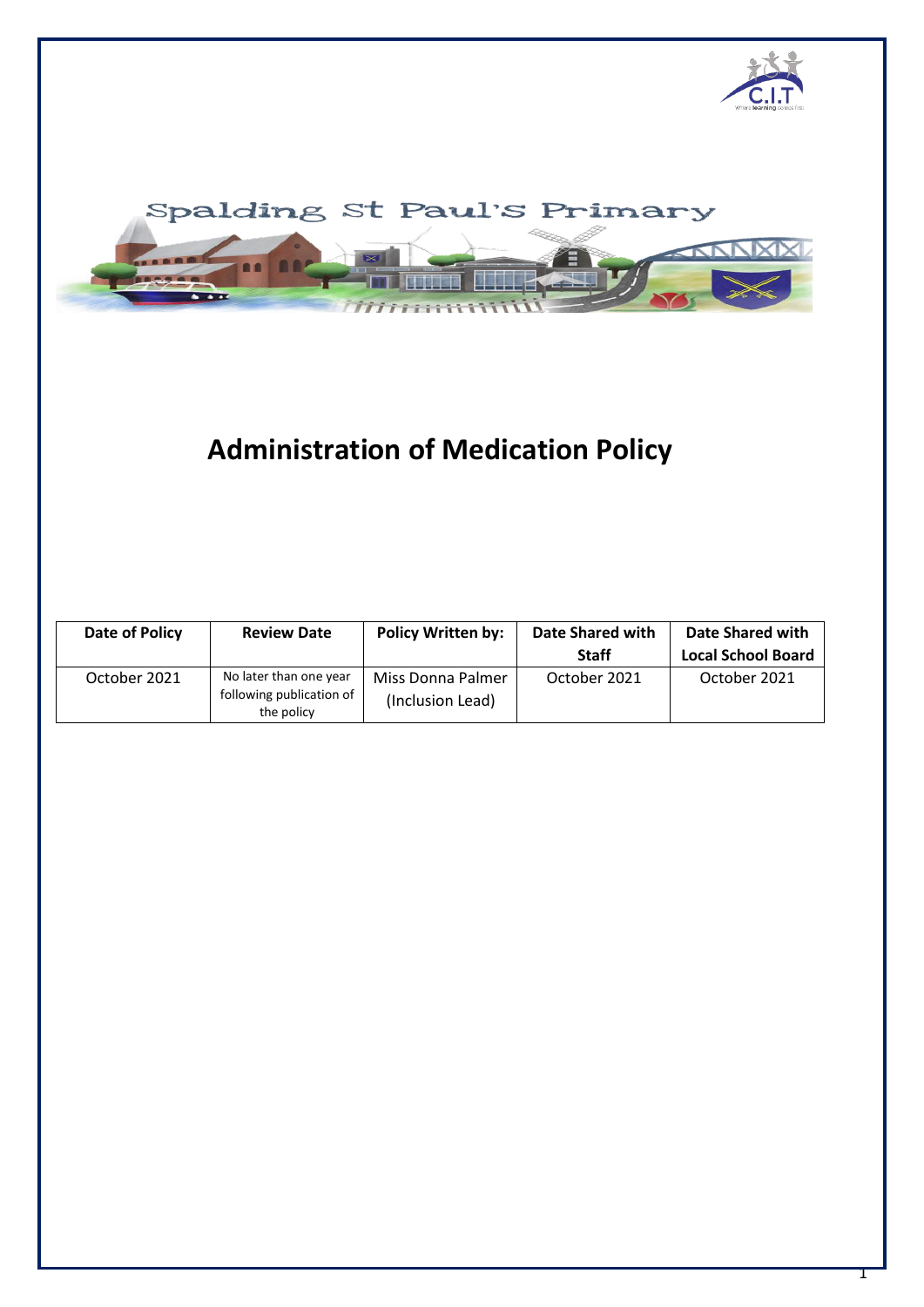## **ADMINISTRATION OF MEDICINES POLICY**

## **Introduction**

This document outlines the operational management and safety implications of medicines brought into Spalding St Paul's Primary School.

Parents should keep children at home when they are acutely unwell. Medicines should only be taken to school where it would be detrimental to a child's health if it were not administered during the school day. Prescription medicines will be given in line with this Policy. Calpol, Aspirin or ibuprofen will NOT be administered unless prescribed by a doctor. Parents are welcome to come in and give their child medicine if they wish.

## **Aims**

The medicine in school policy is designed to:

- Ensure the safety of children in the school.
- Provide a framework that staff MUST follow to allow medicines to be brought into school for children.
- Set guidelines for staff medications.

## **Legal Framework**

- *Disability Discrimination Act 1995*: (as amended by the SEN and Disability Act 2001) makes it a requirement for schools not to unjustifiably discriminate against children with disabilities, including those with medical needs.
- *Health and Safety at Work Act 1974 and Management of Health and Safety at Work Regulations 1999*: School managers have a responsibility to ensure that safety measures are in place to cover the needs of all staff, visitors and children in the school. This may mean conducting risk assessments and making special provision for children with particular health needs.
- *Control of Substances Hazardous to Health Regulations 2002*: COSHH covers the use and storage of hazardous substances. Some medicines fall into this category.
- *Medicines Act 1968*: This covers all aspects of the supply and administration of medicines. It allows any adult to administer a medicine to a third party as long as they have consent and administration is in accordance with the prescriber's instruction. This includes the administration of some forms of injection (with appropriate training).
- *Misuse of Drugs Act 1971*: This act and its associated regulations cover the supply, administration and storage of controlled drugs. At times schools may have a child who has been prescribed a controlled drug.

## **Further information**

The DFES and Department of Health have jointly produced [Supporting pupils at school with medical](https://www.gov.uk/government/publications/supporting-pupils-at-school-with-medical-conditions--3)  [conditions,](https://www.gov.uk/government/publications/supporting-pupils-at-school-with-medical-conditions--3) which can be found on the DfE website.

It should be noted that there is no legal duty that requires school staff to administer medicines but at Spalding St Paul's Primary School, we are willing to undertake this task to enable regular attendance, under the conditions set out below.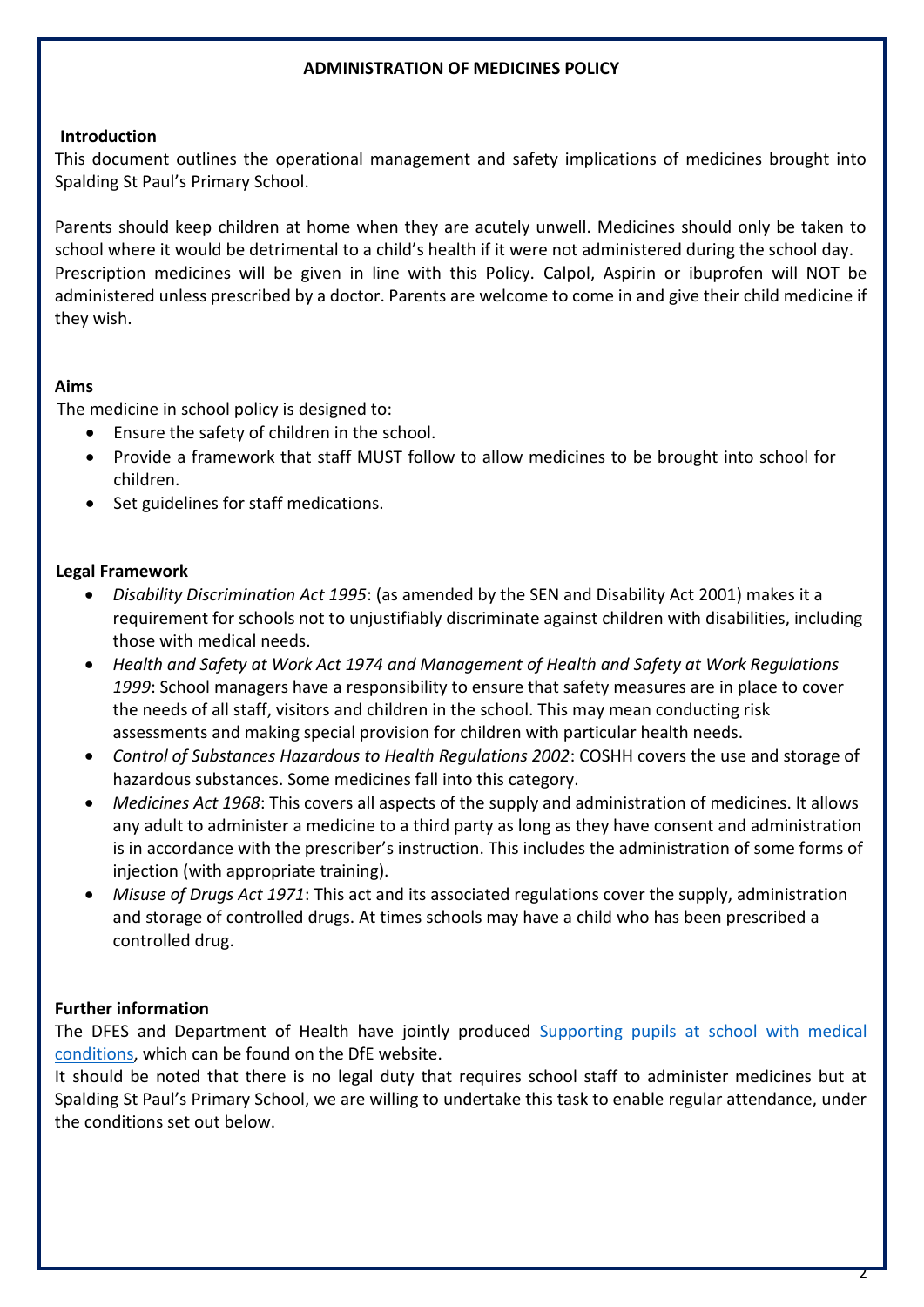## **Policy and procedures**

This policy covers the following areas:

- Procedures for managing prescription medicines that need to be taken during the school day.
- Procedures for managing prescription medicines on trips and outings.
- Roles and responsibilities of staff managing and supervising the administration of medication.
- Responsibilities of parents in respect of their child's medical needs.
- The need for prior written agreement from parents before medicines can be administered.
- Assisting children with long term and complex medical needs.
- Staff training.
- Record keeping.
- Safe storage.
- Access to emergency procedures.

#### **Permission to administer medication**

Before giving medication to any child we must have written agreement from the parents. This agreement will include the child's name, the name of the medication, the required dose and agreed time of administration. It should also be clear whether the medication is on-going or to be taken up until a particular date. Any possible side effects should be listed and/or the information leaflet that is normally supplied by the manufacturer made available.

Parents should bring the medicine into school and hand it to the school office, who will record that it has been received.

Children must not keep medicines anywhere in school. They must be taken to the Office at the start of the school day. Medicines must not be administered by the child.

We only accept medication that is in its original labelled container.

The person receiving the medicine will check that the label indicates the name of the child, that the dose parents have stipulated coincides with that detailed on the label and that the medicine is 'in date'. Where the medicine is in tablet or capsule form, they should, if possible, check the number provided.

#### **Storage**

All medicine brought into Spalding St Paul's Primary School will be placed in the school office, in a locked cabinet. Medicines requiring refrigeration will be placed in the fridge in the Staffroom.

Office Staff have responsibility for receiving, logging, storing, administering and checking parental consent for medicines.

Medicines can be classed as substances hazardous to health and as such must be stored securely. It is also important to note that some need to be stored at particular temperatures or away from light. This information will be on the medicine label and in the manufacturer's information leaflet. Most medicines should be kept in a locked cupboard. The key should be kept safely, but children should know where their medication is and who can access it.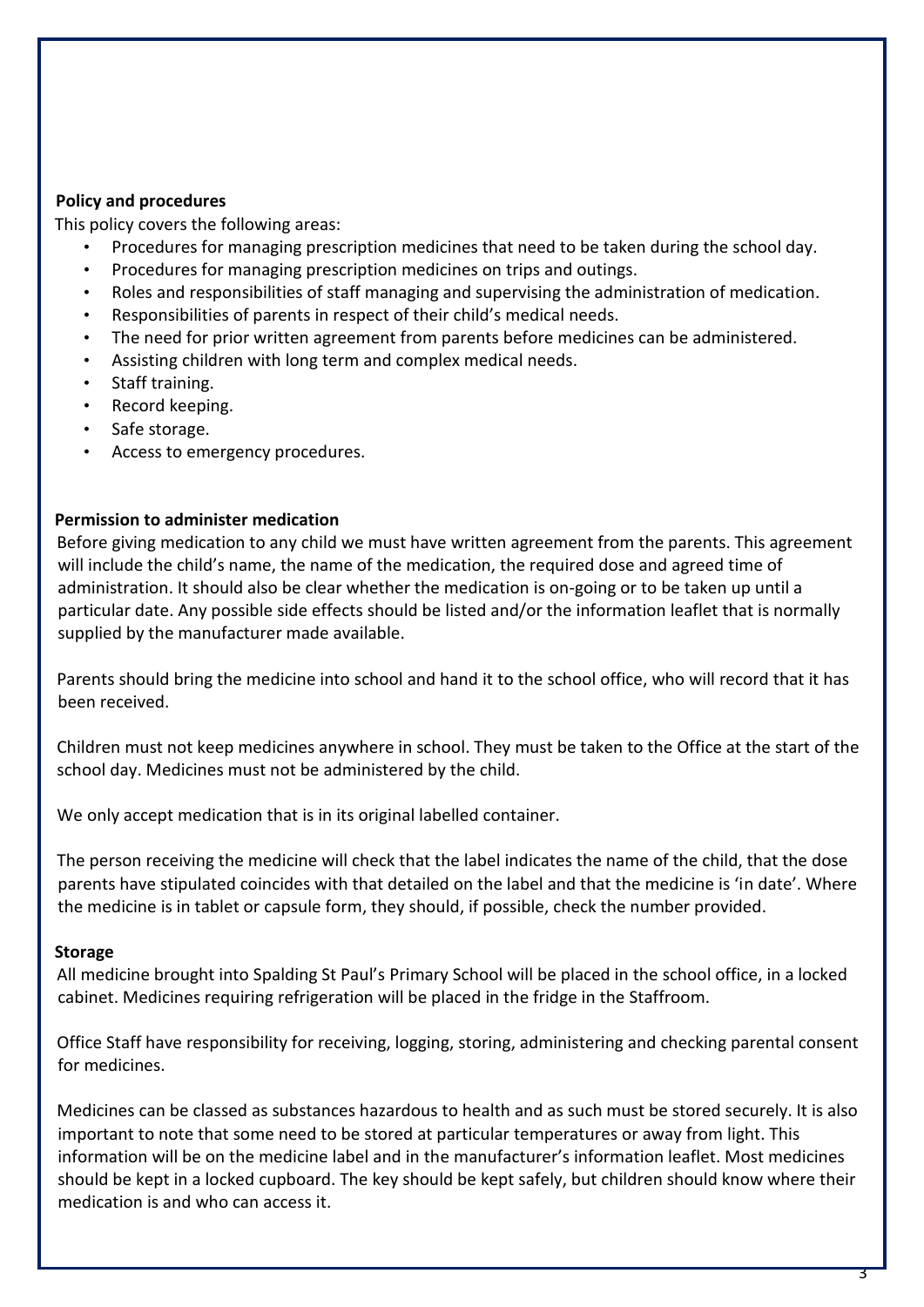If medicine needs to be kept cool, then it should be placed in a fridge where children cannot freely access it. Store medicines in a labelled airtight container to keep them separate from food products.

Some emergency medication such as adrenaline pens (for children who suffer from allergies) and asthma inhalers should not be locked away as children need quick access to these. These are kept in the child's classroom in the Medical bag along with all paperwork.

## **Administration**

As a general guideline before administering medication to a child the staff member should:

- o Wash their hands.
- o Ensure that a drink is available if appropriate (some tablets can irritate and damage the throat and oesophagus if administered without a drink).
- $\circ$  Check the label on the medication: name of child, dose, route of administration (e.g. by mouth, into ear/eye, rubbed on the skin), any special instructions and expiry date.

When a child is given medicine he/she will first be asked his/her name and this name checked against the name on the medicine – even if the member of staff knows the child well. The appropriate form, signed by the parent, must be checked for the time the medicine is required and the dosage.

If there is any doubt about the procedure staff should not administer, but seek advice from parents or health professionals.

The record sheet must be checked to ensure that another member of staff has not already administered the dose.

If the administration of prescription medicines requires technical or medical knowledge, then individual training will be provided to staff from a qualified health professional.

If a child refuses the medication, they must not be forced. Staff can try to encourage them or perhaps get someone else to try. Under no circumstances should you attempt to hide the medicine in food or drink, unless you have written permission from parents to do so.

It is normally considered poor practice to give medicines covertly, although in rare cases where the health professionals judge that it is in the child's interests to do so, this is acceptable. Some children do find tablets difficult to swallow so may be given them, with their full knowledge, in, for example, a spoonful of jam. Even in these circumstances' parents must give written instructions. As some medicines can react with certain foods it is advisable that they have sought advice from their pharmacist.

On very rare occasions mistakes can happen. In most cases, whether it is a missed dose or a medicine given in error there will be no harm done. Parents should be contacted and the mistake explained to them. In the case of a missed dose, you may be able to give it at a later time. Where a dose has been given in error, it is important that the child is monitored for any reactions and medical advice sought if you are in any way concerned.

Medicines required to be taken when a child is on a school trip will be administered by the child's class teacher or other designated person in accordance with the written instructions given by the parent on the appropriate form.

# **Record Keeping**

The date, name and class of the child, the type and dose of the medicine and the time of administration of the medicine, will be recorded in the Record sheet together with the initials of the administrator.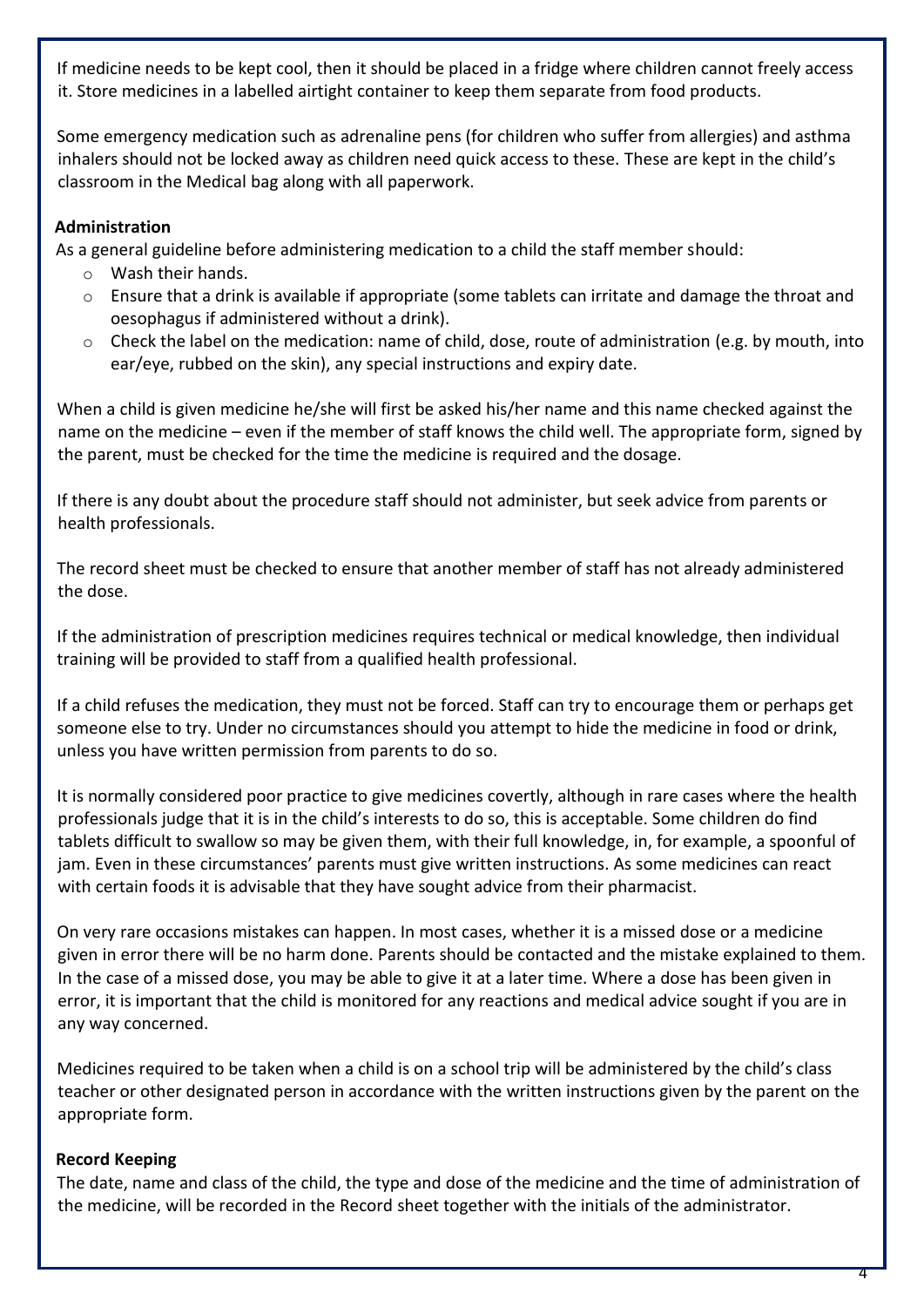If on a school trip a record must be kept using the record sheet.

# **Disposal**

Tablets and capsules are occasionally dropped on the floor or spat out. In these cases, place the tablet in a labelled envelope and return it to the parents. In no circumstances should it be flushed down the toilet or thrown in the bin.

When a child leaves the school, ceases to need medication or if a medicine has passed its expiry date, return any that is unused to the parents. If this is not possible, take it to a pharmacist for disposal.

## **Long Term or Complex Medical Needs**

Consultation with the parent/guardian will need to take place prior to the administration of long term medication or complex medical needs e.g. if medication involved is beyond a tablet or spoonful. Specialist Nurses will be consulted if necessary.

Written description of the medical condition and needs, through Individual Health Care plans, will be produced by the school having been provided by the parent, checked by the latter and issued to the Class Teacher at the start of the school year. A copy will be available in the class medical bag and in the Headteacher office. Information regarding allergies is also available on the school data system and placed in the class record folder as well as in the Headteacher's office. These records will be updated annually in September or when new information is provided by a parent.

# **Emergency Procedures**

An ambulance will be called in all emergency situations. A child should not be taken to hospital in a staff car except in very exceptional circumstances.

In the parent's absence, a member of staff will accompany the child to hospital and stay with the child until the parent arrives. Health professionals are responsible for any decisions on medical treatment when parents are not available.

# **Residential Trips**

If a child requires any prescription medication during a trip / residential the parents' consent must be gained separately in writing (even if the school already has consent for in school giving of the medicine), the parents / guardian and trip organiser should have a meeting before the trip and agree in writing:

- $\circ$  The child's name, the name of the medication, the required dose and agreed time of administration. It should also be clear whether the medication is on-going or to be taken up until a particular date.
- $\circ$  Any possible side effects should be listed and/or the information leaflet that is normally supplied by the manufacturer made available.

Parents should bring the medicine into school on the day of the trip departing and hand it to the trip leader, who should then record that it has been received.

It is absolutely essential that medication is in its original labelled container.

The person receiving the medicine will check that the label indicates the name of the child, that the dose parents have stipulated coincides with that detailed on the label and that the medicine is 'in date'. Where the medicine is in tablet or capsule form, they should check the number provided.

The trip leader is responsible for checking with the parents that the correct quantity of medication has been provided.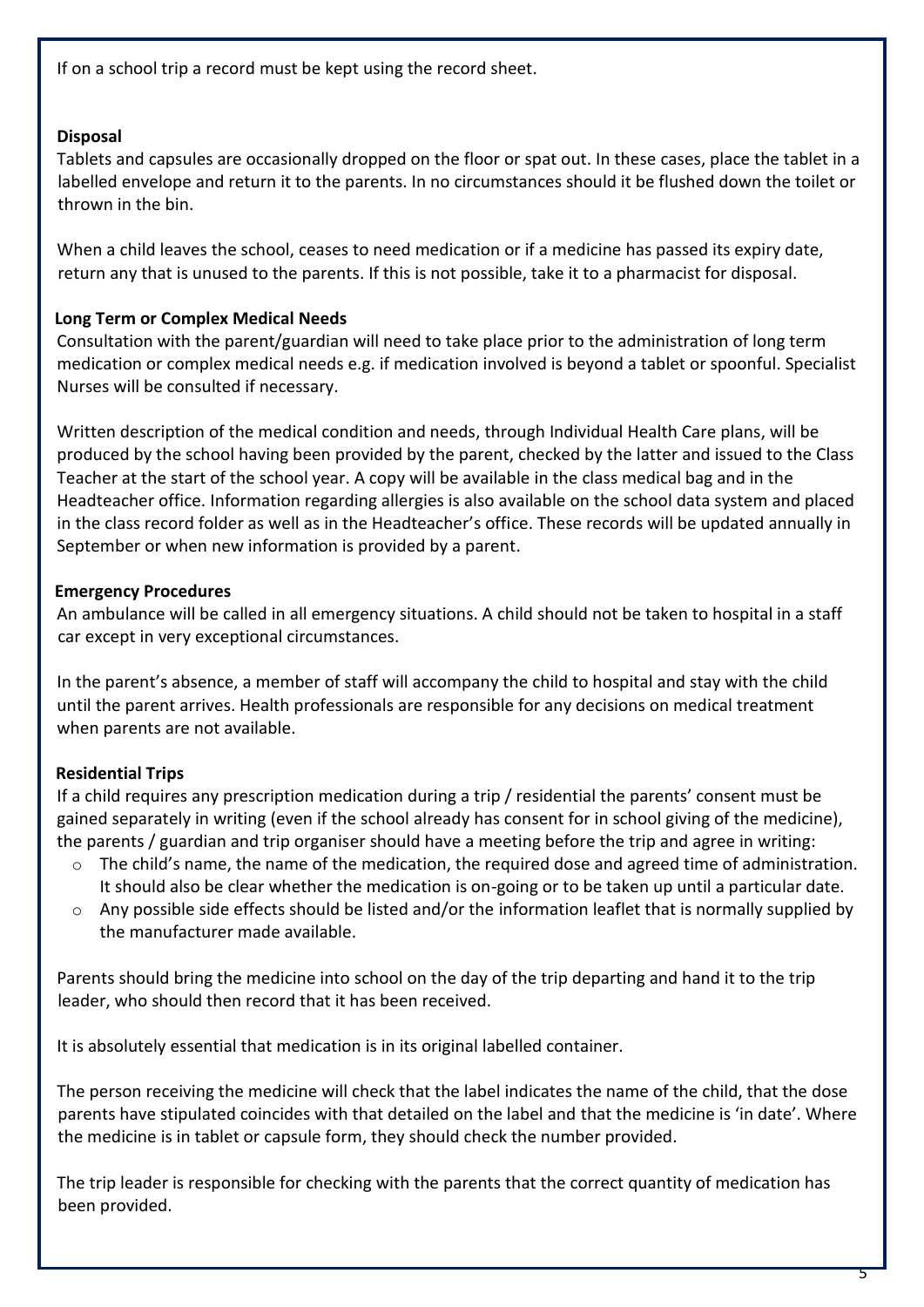Whilst the school will do everything in its power to ensure it is promoting inclusion and equality for all, the final decision on whether a child with more complex medication needs goes on a residential trip rests with the Headteacher. They will discuss this with the trip leader and the parents / guardians of the child at the stage of initial approval for the trip.

## **Adult Medication**

It is clearly going to be necessary from time to time for members of staff, volunteers and other visitors to bring medication, either prescription or over-the-counter, onto the school premises. This is perfectly normal and allowable.

However, the individual must ensure the medication is kept beyond the reach of children.

It is not acceptable to leave medication in a location where a child could gain access to it, for example in a handbag or briefcase or in a desk drawer, unless this is locked. Staff should be sensitive when they are taking medication and consider what children may think if they take a pill / capsule or an injection in view of pupils.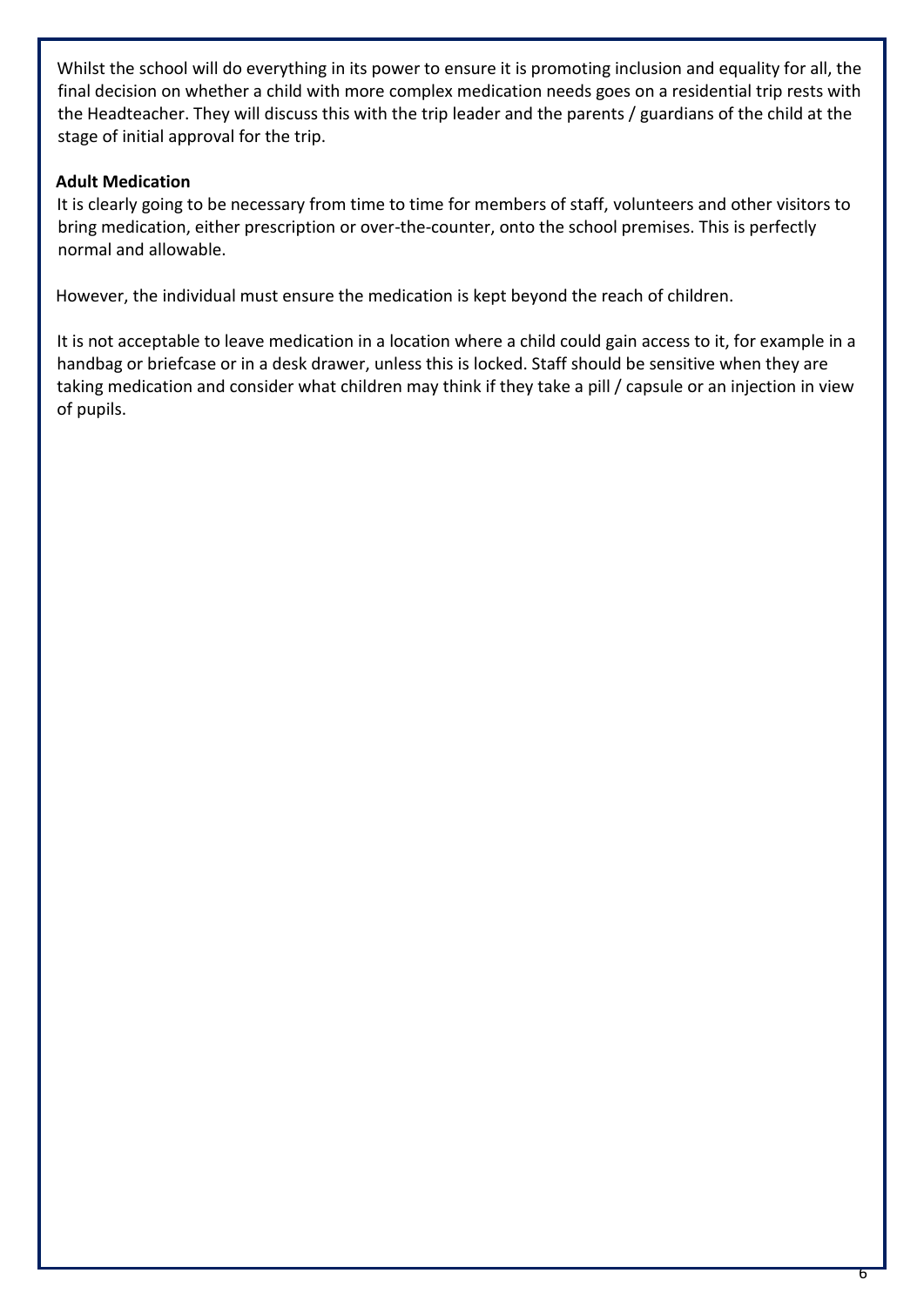## **Appendix A: Parental agreement for setting to administer medicine**

Spalding St Paul's Primary School and Nursery will not give your child medicine unless you complete and sign this form. The school has a policy that allows staff to administer medicine when necessary.

| Date for review to be initiated by |                                   |
|------------------------------------|-----------------------------------|
| Name of school/setting             | Spalding St Paul's Primary School |
| Name of child                      |                                   |
| Date of birth                      |                                   |
| Group/class/form                   |                                   |
| Medical condition or illness       |                                   |

#### **Medicine**

| Name/type of medicine<br>(as described on the container)                            |  |
|-------------------------------------------------------------------------------------|--|
| Expiry date                                                                         |  |
| Dosage and method                                                                   |  |
| Timing                                                                              |  |
| Special precautions/other instructions                                              |  |
| any side effects that<br>the<br>there<br>Are<br>school/setting needs to know about? |  |
| Self-administration $- y/n$                                                         |  |
| Procedures to take in an emergency                                                  |  |

## **NB: Medicines must be in the original container as dispensed by the pharmacy**

#### **Contact Details**

| Name                                                         |                          |
|--------------------------------------------------------------|--------------------------|
| Daytime telephone no.                                        |                          |
| Relationship to child                                        |                          |
| Address                                                      |                          |
| understand that I must deliver the medicine<br>personally to | [agreed member of staff] |

The above information is, to the best of my knowledge, accurate at the time of writing and I give consent to school/setting staff administering medicine in accordance with the school/setting policy. I will inform the school/setting immediately, in writing, if there is any change in dosage or frequency of the medication or if the medicine is stopped.

Signature(s)\_\_\_\_\_\_\_\_\_\_\_\_\_\_\_\_\_\_\_ \_\_ Date \_\_\_\_\_\_\_\_\_\_\_\_\_\_\_\_\_\_\_\_\_\_\_\_\_\_\_\_\_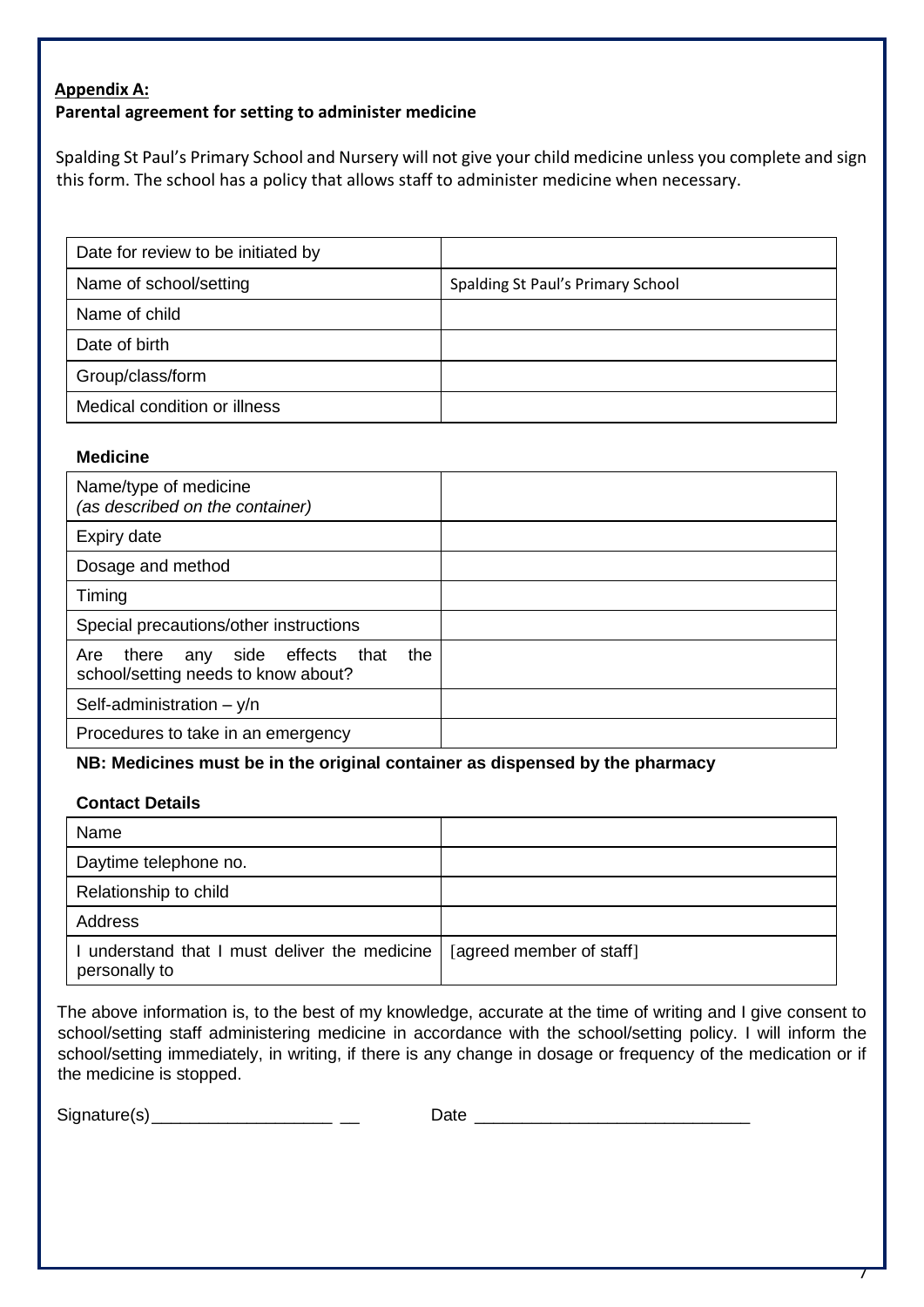## **Appendix B: Record of medicine administered to an individual child**

| Name of school/setting           | Spalding St Paul's School |
|----------------------------------|---------------------------|
| Name of child                    |                           |
| Date medicine provided by parent |                           |
| Group/class/form                 |                           |
| <b>Quantity received</b>         |                           |
| Name and strength of medicine    |                           |
| Expiry date                      |                           |
| <b>Quantity returned</b>         |                           |
| Dose and frequency of medicine   |                           |

Staff signature \_\_\_\_\_\_\_\_\_\_\_\_\_\_\_\_\_\_\_\_\_\_\_\_\_\_\_

Signature of parent \_\_\_\_\_\_\_\_\_\_\_\_\_\_\_\_\_\_\_\_\_\_\_\_\_\_\_

| Date                    |  |  |
|-------------------------|--|--|
| Time given              |  |  |
| Dose given              |  |  |
| Name of member of staff |  |  |
| Staff initials          |  |  |

| Date                    |  |  |
|-------------------------|--|--|
| Time given              |  |  |
| Dose given              |  |  |
| Name of member of staff |  |  |
| <b>Staff initials</b>   |  |  |

| Date                    |  |  |
|-------------------------|--|--|
| Time given              |  |  |
| Dose given              |  |  |
| Name of member of staff |  |  |
| <b>Staff initials</b>   |  |  |